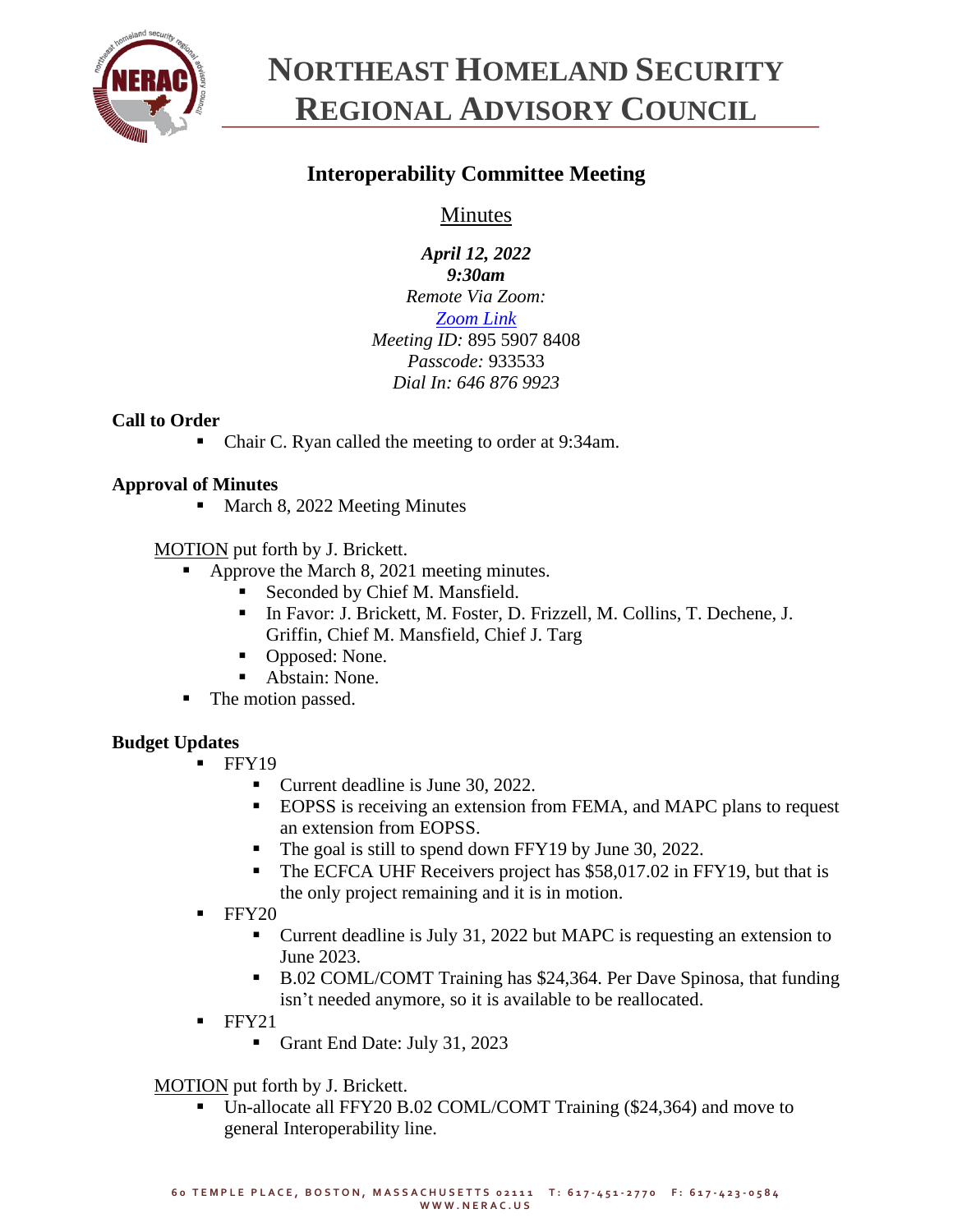- Seconded by J. Griffin.
- In Favor: J. Brickett, M. Foster, D. Frizzell, M. Collins, T. Dechene, J. Griffin, Chief M. Mansfield, Chief J. Targ
- Opposed: None.
- Abstain: None.
- The motion passed.

## **Project Updates**

- *ECFCA UHF Receivers* 
	- ICIP/SIEC and PJ/EOPSS approval were received last week.
	- MAPC is meeting with T. Dechene to discuss the EHP.
- *Fire District 5 and 15 Portable Radio Cache* 
	- Engraving is done and payment is being processed.
	- Thank you to D. Spinosa and T. Dechene and NSR911 staff for their help on the project. The equipment will be shown at the ECFCA meeting tomorrow.
	- The PJ was submitted for the three 6-bank chargers.
	- 1 charger and 1 speaker mic are still unaccounted for. MAPC is working with the vendors and POCs to look into tracking and delivery information.
- *Fire District 6 Communications Upgrades*
	- The IFB is published and due April 22, 2022.
- *Microwave Routers and Switches*
	- MAPC is meeting with T. Dechene to discuss the PJ/ICIP.
- *Pow Wow Hill Tower* 
	- This project is still on hold. The originally proposed land will not be able to be used, and alternate locations are being reviewed.
- *ECCOPA Radio Cache*
	- This project is waiting on Motorola's PSE01 contract to be finalized.
- *Littleton All-Band Consolette Upgrades*
	- EHP approval has now been received.
	- The project is waiting on Motorola's PSE01 contract to be finalized.
	- There is construction involved in this project so there are some additional considerations like prevailing wage, but we should still be able to purchase through a State Contract procurement.
- *Metrofire North District Feasibility Study* 
	- PJ has been submitted to EOPSS.
		- A draft scope was included in the meeting packet and the Committee provided the following feedback:
			- Have more descriptive/specific tasks so that vendor work will meet standards.
			- Re: "research existing radio infrastructure facilities" Ask them to identify free site options wherever possible.
			- Ask the consultant to develop a phased plan (ex: 5-year plan).
				- o Identify workable phases of equipment procurement to grow incrementally.
				- o Research expected pricing of each phase.
- *NERAC Radio Programming Initiative* 
	- **EXICIP/SIEC and PJ/EOPSS approval were received last week.**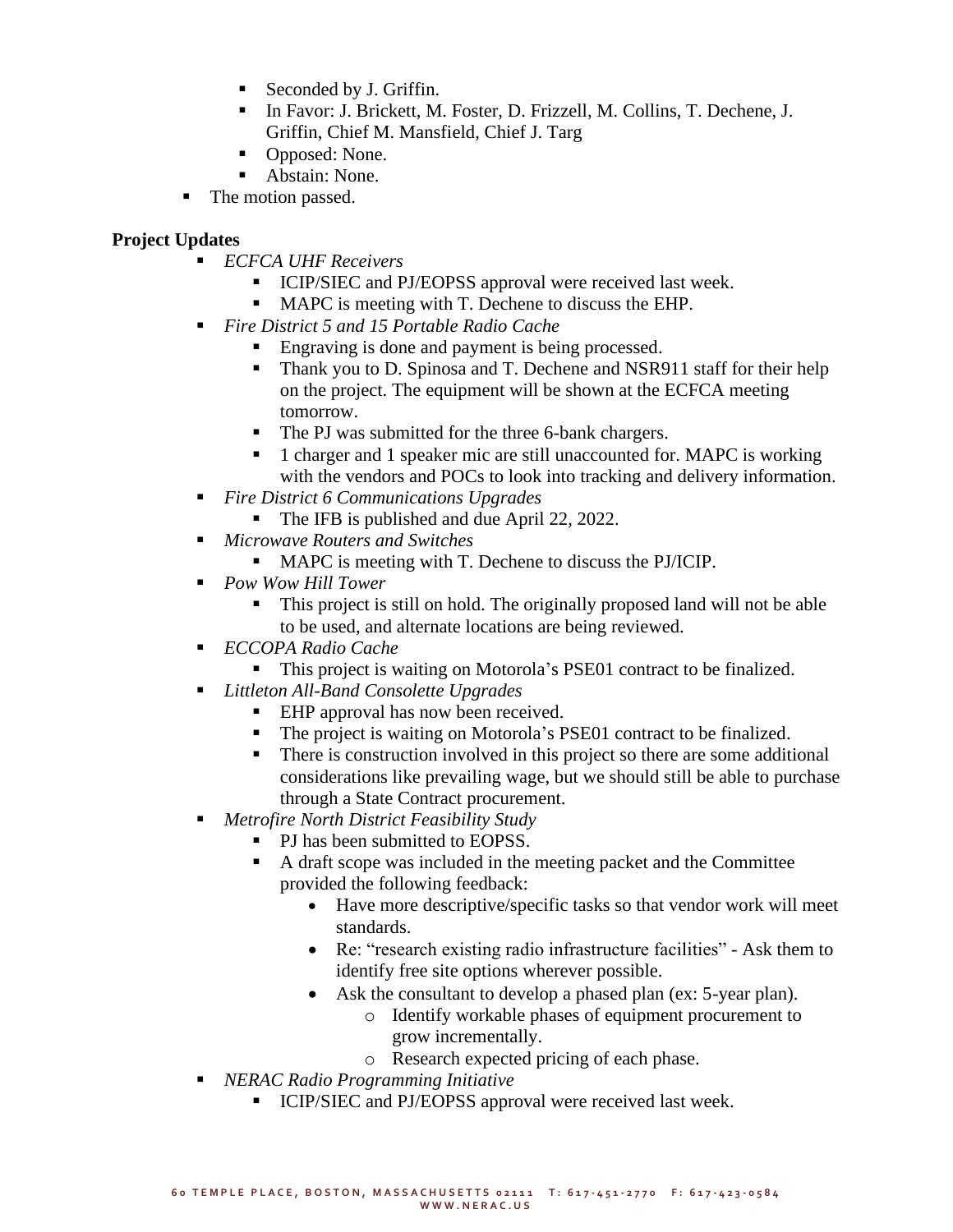- And MOU will be required between MAPC/NERAC and the COML/COMT's departments outlining the agreement for BF/OT and the responsibilities and liabilities of each party.
- MAPC is looking into creating one document that combines a request for programming assistance with the signoffs that the work is complete (from Interop Committee, department of the COML/COMT, and department the works is done for).
	- The Committee discussed that the following information should be included on the request form:
		- o How many portables/radios need programming?
		- o What makes/models?
		- o What disciplines would be using them? (Ex: Police, Fire, EMS)
		- o Where are they located?
		- o Office use only which COML/COMT is assigned to it.
- MAPC will look into what caps on BF/OT would apply to this project
- **This project received accolades at the last SIEC meeting, and other regions** were encouraged to look into similar programs.

# **Fire District 14 Equipment Disposal**

- *Motorola 7500 Consoles*
	- MAPC is working on the MOU and will send questions to C. Ryan and Chief J. Targ.
- *ARINC Equipment* 
	- There was no interest in the equipment from the Council.
	- The deadline for stakeholders to notify me if interested is April 18.

## **NERAC Tactical Interoperable Communications Plan (TICP) Updates**

- MAPC is working on updates and evolving questions, and obtaining information from stakeholders, while balancing with ensuring that funded projects are moving along.
- At the last meeting the Committee asked:
	- Do other regions have a TICP and how to do they manage it? Other regions do not have comprehensive plans for keeping a TICP up to date.
	- $\blacksquare$  Does the Full Council need to approve the TICP? No, just the Interop Committee.

## **Interoperable Communications at NERAC Trainings and Exercises**

- There have been recent discussions regarding ensuring that interoperable communications are a larger component of trainings and exercises across all regions.
- MAPC is reviewing this with the SWIC and EOPSS and will report back with further guidance.

## **FFY22 Plan Development**

- **EOPSS** is awaiting the NOFO before sending out official guidance, but they have shared preliminary information.
- Regions can expect near-level funding.
- The six national priority areas are:
	- Enhancing the protection of soft targets/crowded places (3% minimum spend)
	- Enhancing information and intelligence sharing and cooperation with federal agencies, including DHS (3% minimum spend)